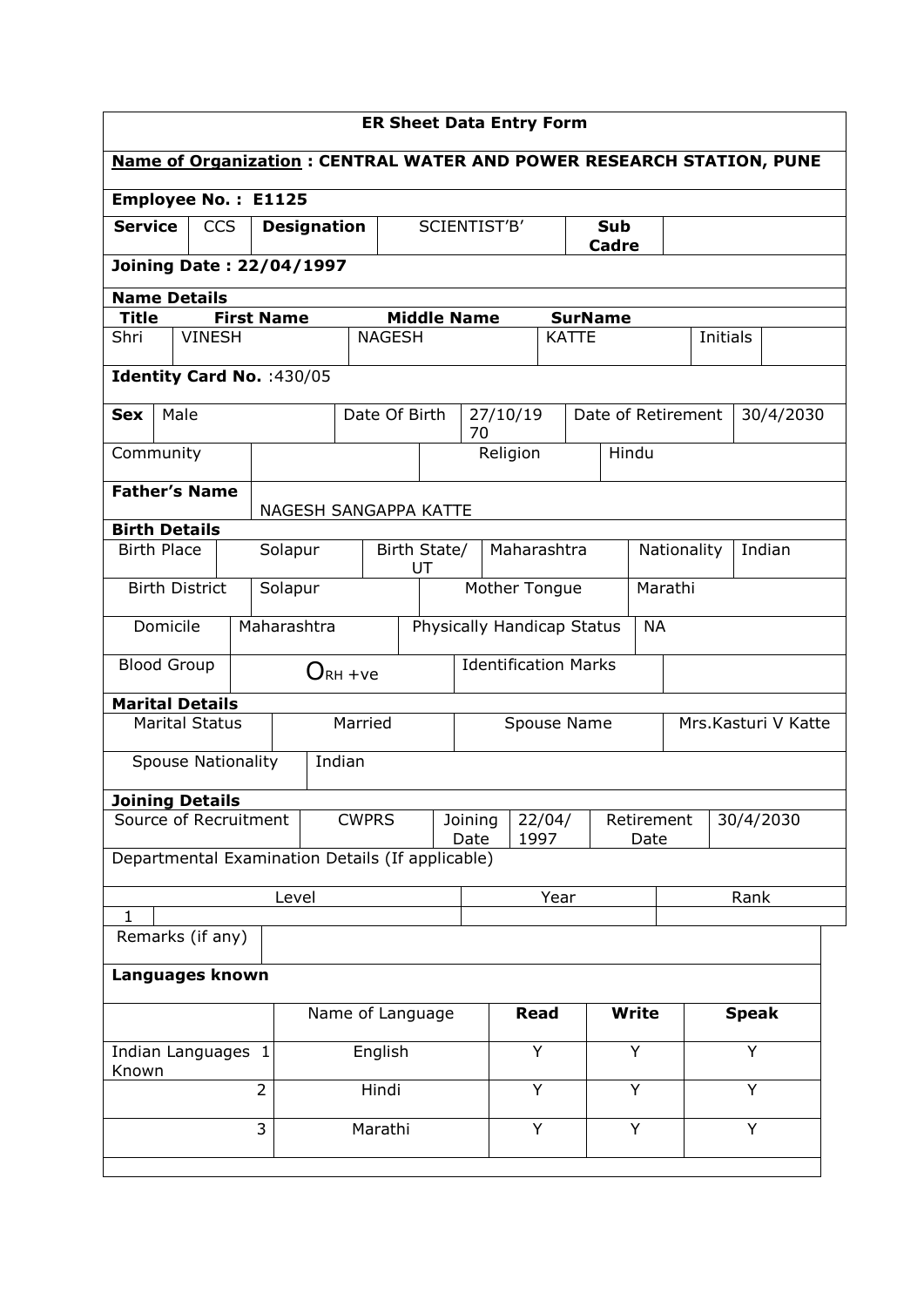| Foreign Languages | N<br>៶⊥∟ |  |  |
|-------------------|----------|--|--|
| .nown<br>--       |          |  |  |

## Details of deputation (if applicable)

| Name of the Office | Post held at that<br>time in parent office | Name of post<br>(selected for<br>deputation | Period of deputation |      |  |  |
|--------------------|--------------------------------------------|---------------------------------------------|----------------------|------|--|--|
| ΝA                 | ΝA                                         |                                             | Since                | From |  |  |

## Details of Foreign Visit

| SI.<br>No. | Place of Visit | Date of<br>visit | Post held at<br>that time | Whether it<br>is a<br>personal or<br>official visit | Details of visit |
|------------|----------------|------------------|---------------------------|-----------------------------------------------------|------------------|
|            | ΝA             |                  |                           |                                                     |                  |

## Transfer/Posting Detail (if applicable)

| Place | Period of posting |      |  |  |  |  |
|-------|-------------------|------|--|--|--|--|
|       | Since             | From |  |  |  |  |
| NΑ    |                   |      |  |  |  |  |